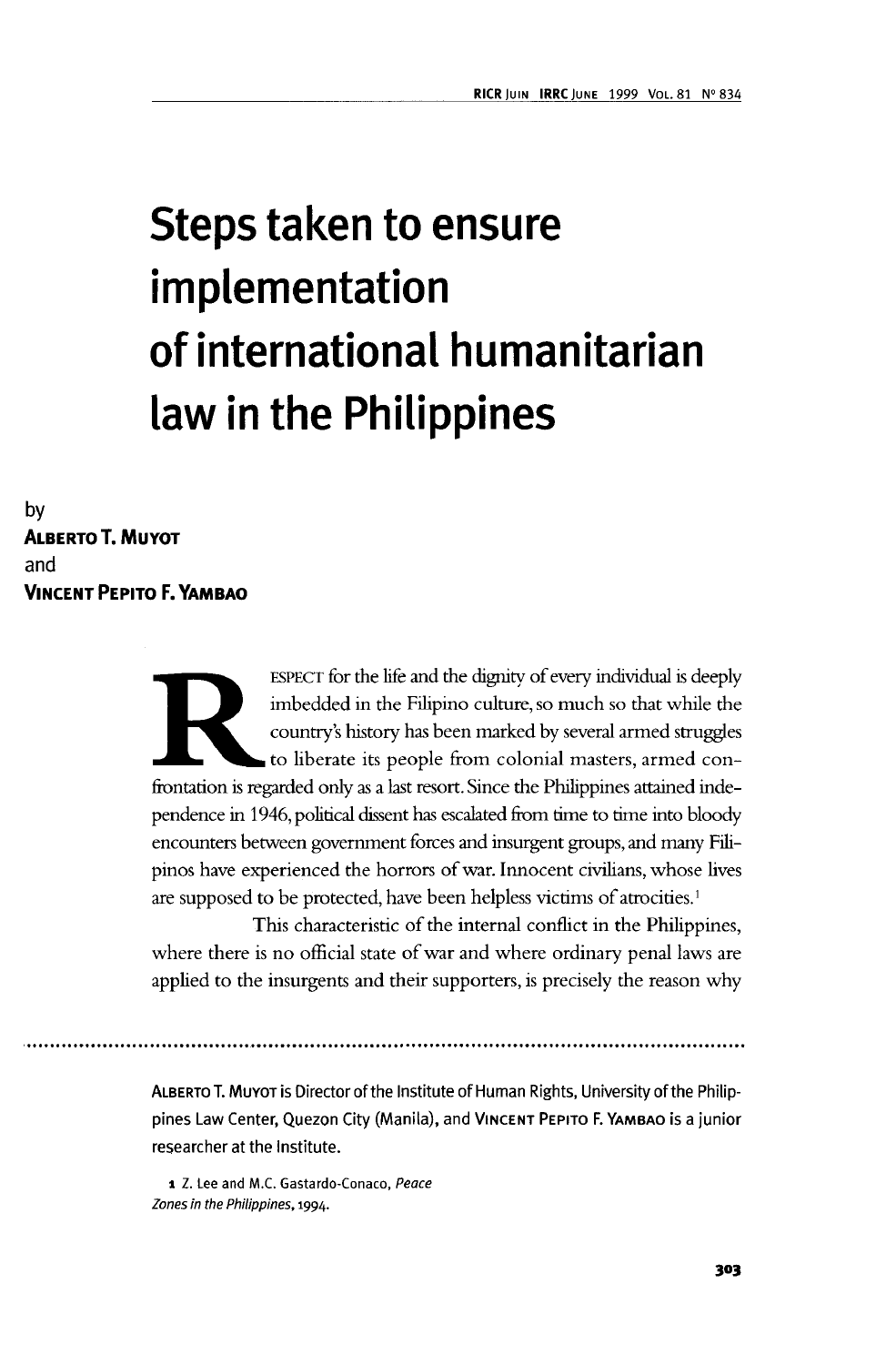considerations of human rights and those of international humanitarian law are closely related in Philippine practice. Directives from the Philippine government and the Armed Forces of the Philippines (AFP) to the troops in the field refer to both human rights and principles of international humanitarian law without distinction. In peace negotiations between the government and the insurgents the two sides have combined human rights and international humanitarian law as a single issue in the negotiations.This runs counter to the traditional distinction by which international humanitarian law is applicable in times of war while human rights principles are applicable during times of peace.

The Philippines is party to the four Geneva Conventions for the protection of war victims (of 12 August 1949), to Additional Protocol II applicable in non-international armed conflicts (of 8 June 1977), to various human rights instruments — including the International Covenant on civil and political rights and the International Covenant on economic, social and cultural rights (both of 16 December 1966) — and to other major conventions.

The Philippine government's formal commitment to the principles of human rights and international humanitarian law has been translated into municipal law, the foremost example of which is the 1987 Philippine Constitution, which has often been referred to as a human rights constitution. A number of proclamations, memoranda, orders, circulars, and other executive statements reflecting this commitment were likewise promulgated under the presidency of President Corazon C.Aquino, at the height of the insurgency in the late 1980s.These were aimed at regulating the conduct of military operations by providing specific guidelines to the military and civilian officials for the government's counter-insurgency campaigns, during which civilians were most exposed to abuses by both the soldiers and the insurgents.2

In response to accusations of military abuse, President Aquino issued Memorandum Order No. 393 directing the AFP and the Philippine National Police (PNP) "to reaffirm their adherence to the principles of humanitarian law and human rights in the conduct of security/police operations".<sup>3</sup>

humanitarian law on non-international armed con- and the Philippine National Police (PNP) to reafflicts: Common Article 3 and Protocol II Additional firm their adherence to the principles of humanito the 1949 Geneva Conventions, 1994, p. 67. tarian law and human rights in the conduct of secu-

2 A. T. Muyot and A. T. B. del Rosario, The directing Armed Forces of the Philippines (AFP) 3 Presidential Memorandum Order No. 393 rity/police operations, of 9 September 1991.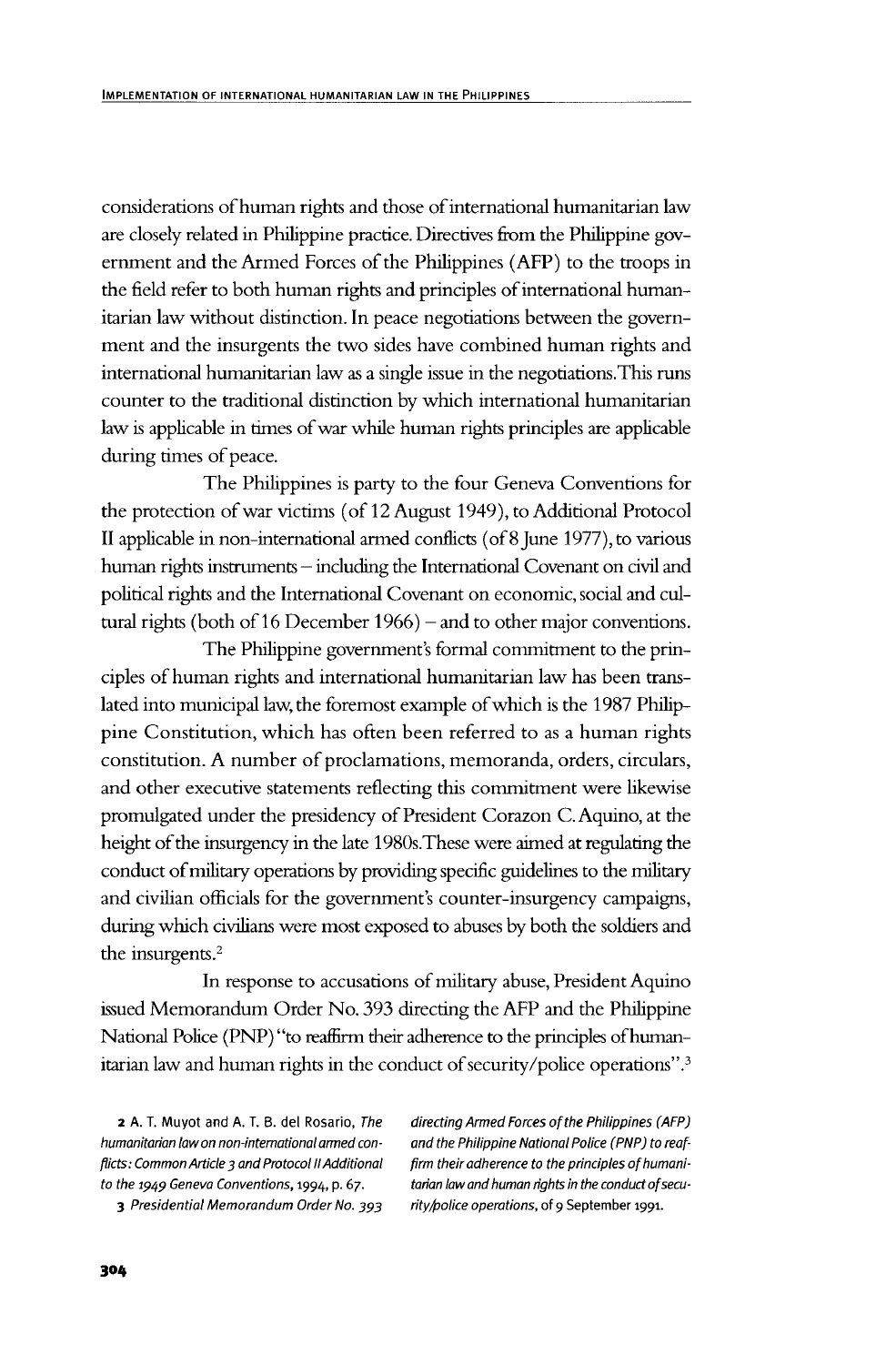On the other hand, the National Democratic Front (NDF), besieged by similar accusations of abuse, unilaterally declared its adherence to the principles of human rights and international humanitarian law.<sup>4</sup>

Early in 1998, the negotiating panel representing the Philippine government and the NDF signed the Comprehensive Agreement on the Respect for Human Rights and International Humanitarian Law (CARHRIHL).<sup>5</sup> The agreement seeks among other things to protect innocent civilians who are caught in the crossfire and combatants who have ceased to take part in hostilities.

## **Implementation of international humanitarian law: general consideration**

The 1987 Constitution encapsulates the common concern of the Filipino people for the dignity of the individual and his basic rights. Article II, section 11 stipulates that "the State values the dignity of every human person and guarantees full respect for human rights". Article II, section 2 states that, as a matter of principle, the Philippines "renounces war as an instrument of national policy... and adheres to the policy of peace, equality, justice and freedom ...". Article III provides for a comprehensive Bill of Rights which echoes the rights laid down in international instruments.

Worded in general terms, the rights guaranteed under the above-mentioned Bill are thus afforded to each citizen without "distinction as to race, sex, color, religion, or political persuasion". Hence, every person, regardless of whether he is an insurgent or an innocent civilian, is guaranteed these rights.<sup>6</sup>

#### Distinction between civilians and combatants

In armed conflict, distinguishing between civilians and combatants is the principle that guides the conduct of military operations. The general rule is that the civilian population must be protected during military operations.There may even be instances where the safety of civilians is considered paramount even at the cost of allowing the insurgent forces to escape.

(Netherlands). On file with the authors and the 1991. Review.

4 Letter to the Government of the Republic of 6 Memorandum on the reaffirmation to the the Philippines, 23 December 1986. An adherence to the principles of humanitarian law 5 Signed on 16 March 1998 in The Hague and human rights, Order No. 393, 4 November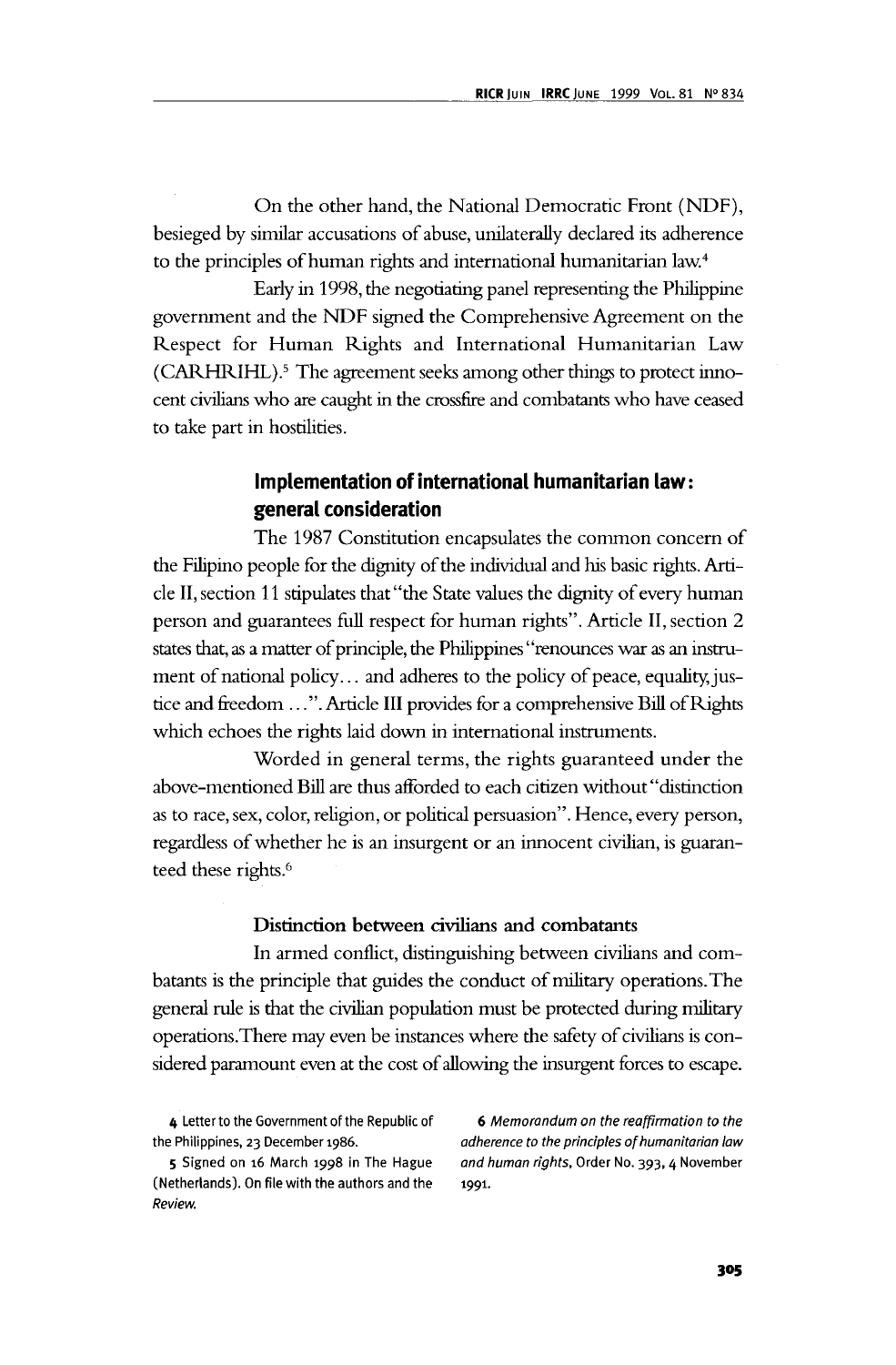The objective is to ensure that the civilian population is spared the dangers arising from such operations.7

During the operation itself, members of the AFP and the PNP are required to exercise utmost restraint and caution. While the use of armed force may be necessary to accomplish the mission, it must nevertheless be directed only against hostile elements and not against civilians or non-combatants.<sup>8</sup> These same basic rules are set out in the Code of Ethics of the Armed Forces of the Philippines.<sup>9</sup> While it is true that once the safety of the troops is jeopardized self-preservation becomes their primary concern, this should be done through the judicious use of force so as to avoid or lessen material damage and civilian casualties.

For their part, the insurgents have their own set of rules to follow in the conduct of hostilities against government forces.The NPA's Basic Rules state that "all officers and men are prohibited from committing the slightest damage against the interest of the masses".10

Both the government and the insurgents have thus promulgated rules to protect civilians. But implementing those rules is complicated by the nature of the conflict, which is a battle for the hearts and minds of the people. The policy of involving civilians or drawing support from them for the struggle has made it inevitable that civilians are then suspected of supporting one side or the other. This has made the principle of distinguishing between civilians and combatants difficult to apply and very easy to breach.

## **Special protection for children**

Children, who usually know nothing about what is happening around them, are the most vulnerable of all to the ill-effects of armed conflict. Thus, Republic Act No. 7610 was enacted by the Philippine Congress to protect children against abuse, exploitation and discrimination. The law contains provisions for the protection of children who are victims of armed conflict or who might be involved in the fighting. As an added measure of

vices and area commands, re: Protection of chil- principles of international humanitarian law, dren in armed conflict, 27 September 1991, Office op. cit. (note 6). of the Chief of Staff, 1991, pp. 31-32. 9 Armed Forces of the Philippines, Code of

8 DND-DILG Joint Circular No. 2-91 (1991). This Ethics, Art. 3, sec. 2.16. circular provides for implementing guidelines 10 Basic Rules of the New People's Army, Prinregarding Order No. 393 which directs all units of ciple IV, point 3, at 6.

7 Letter directive to commanders of major ser-<br>AFP and PNP to reaffirm their adherence to the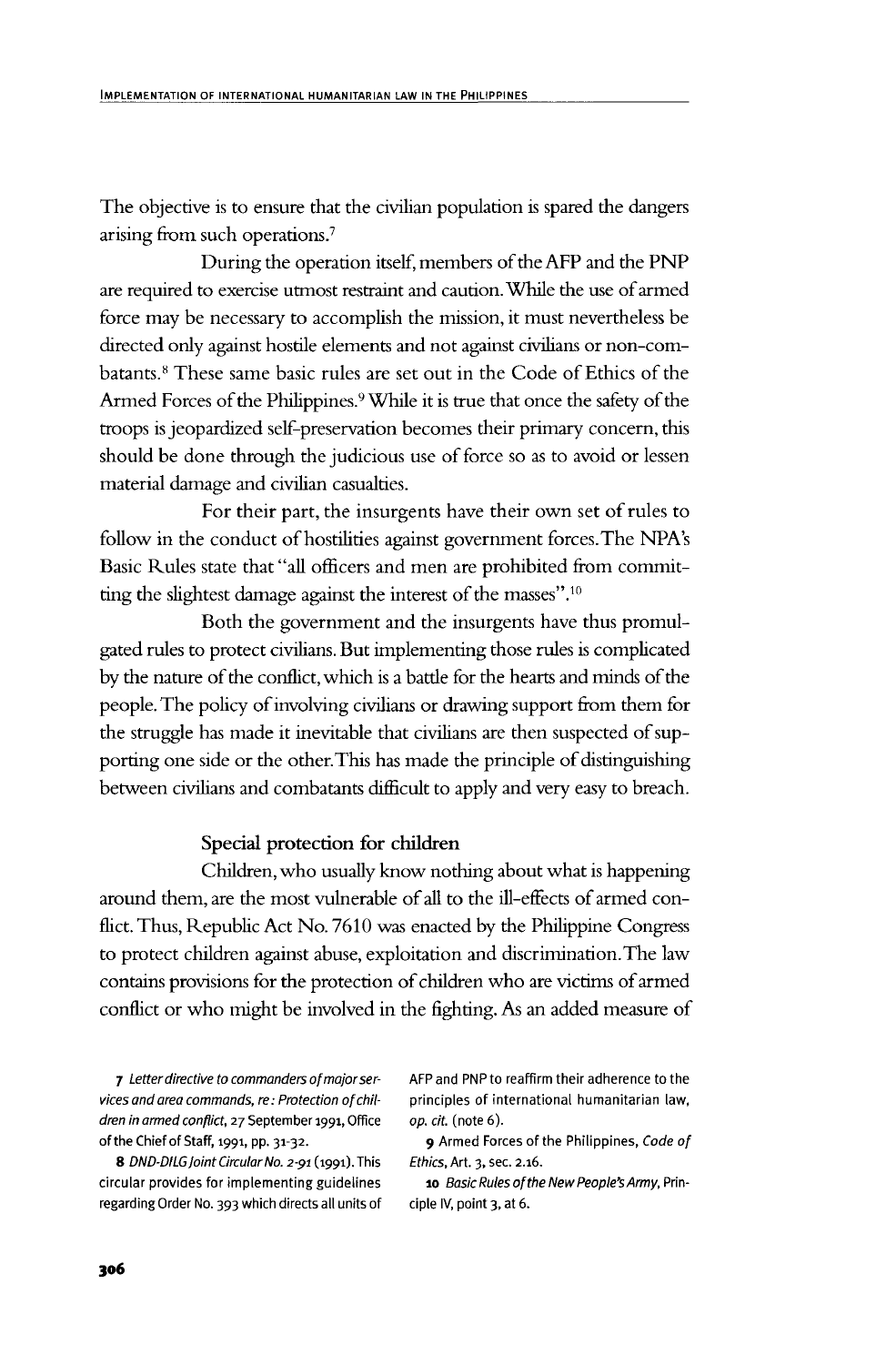protection, the law declares children to be "peace zones",<sup>11</sup> stipulating that they may not be the object of attack and are entitled to respect and special protection from any form of threat, assault, torture or other cruel, inhumane or degrading treatment. Further, the law prohibits the recruitment of children into the AFP, or its civilian units, or other armed groups including insurgents. Children may not take part in fighting or be used as guides, couriers, or spies. Finally, the law states that children must be given priority during evacuations that result from hostilities.12

If and when children have been involved in armed conflict, whether as spies, couriers, guides or combatants, they have the following rights: the right to separate detention facilities, free legal assistance, notification of their parents if they are arrested, and release into the protective custody of the Department of Social Welfare and Development.<sup>13</sup>

# **Guidelines for the conduct of warfare and use of weapons**

#### Precautions in attacks

A joint circular from the Department of Interior and Local Government and the Department of National Defense outlines some important rules and precautions that their personnel should take during military operations. When the use of armed force is inevitable, utmost restraint must be exercised and only reasonable force necessary for mission accomplishment must be used. This must be directed only against hostile elements and not against civilians or non-combatants.<sup>14</sup>

If engaged in actual combat where the safety of the unit is endangered, the commander may selectively apply the available means to defend his unit or position. However, he must exercise utmost care in preventing civilian casualties or material damage.15 In addition, commanders must coordinate with local government officials and the government agencies concerned beforehand to prepare for urgent delivery of services to the areas to which civilians are to be temporarily evacuated for their safety.<sup>16</sup>

| 11 Republic Act No. 7610 (1992), Art. 10, sec. 22. | <b>14</b> Op. cit. (note 8), sec. $1a(2)$ . |
|----------------------------------------------------|---------------------------------------------|
| 12 <i>Ibid.</i>                                    | <b>15</b> <i>lbid.</i> , sec. C, par. 5.    |
| $13$ Ibid.                                         | <b>16</b> <i>lbid.</i> , sec. 3, par. c.    |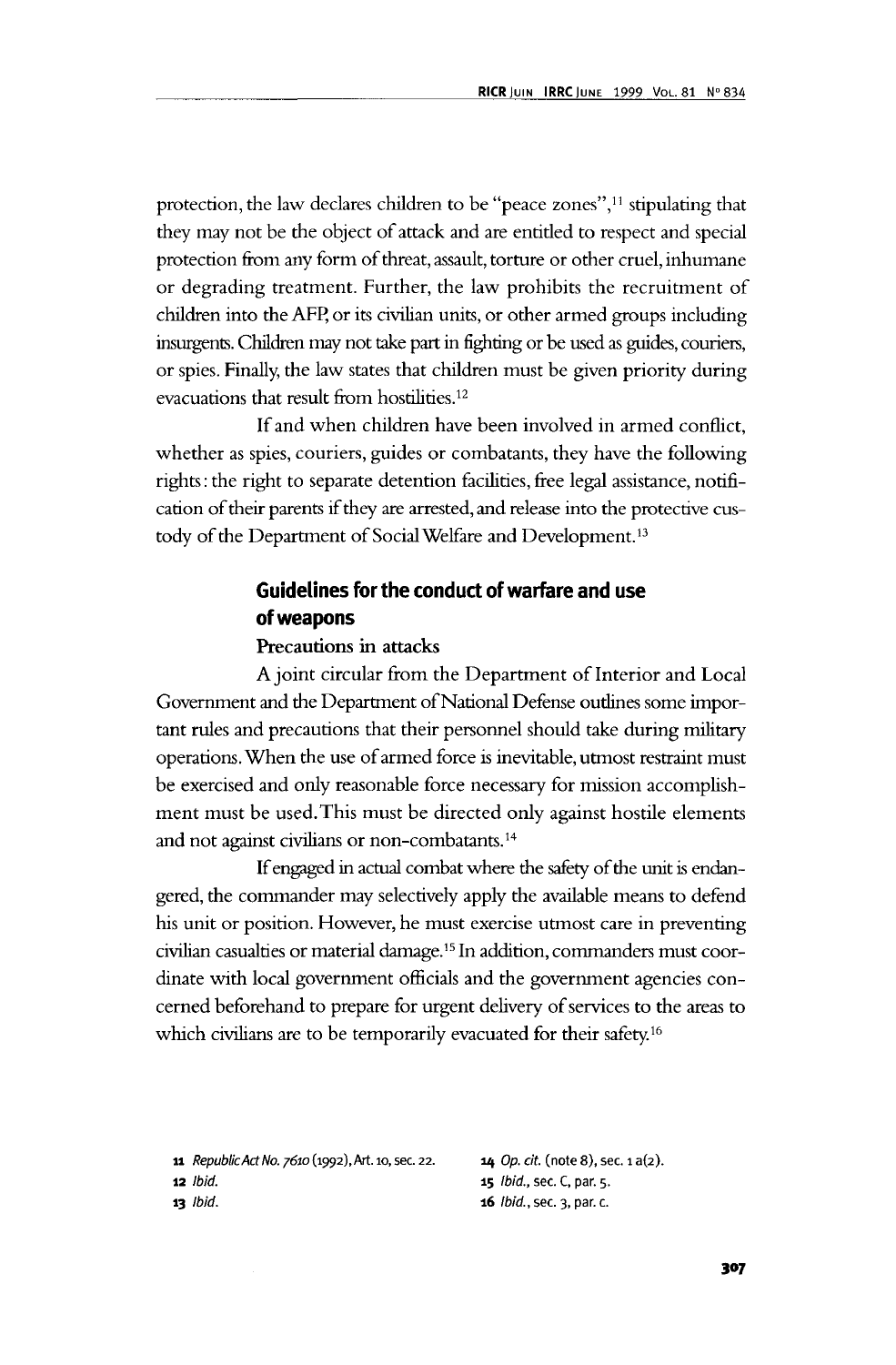"Stay-put policy"

A directive from the military to area commanders emphasizes that, during an operation, the inhabitants of an affected area should as a general rule be allowed to remain in their residences ("stay-put policy"). This is primarily due to the difficulty of controlling large-scale movements of civilians.17 But during combat operations, movements of civilians can occur. Plans must therefore be drawn up to anticipate this problem and to prepare the armed forces by assigning tasks to particular units. Such tasks must be coordinated with the civil authorities. In some instances, the military may be allowed to take direct control of the movements and place the civilians in holding areas until they can be returned safely home.<sup>18</sup>

This directive also stipulates that before conducting an operation, a plan must be drawn up containing measures to enforce the "stay-put policy".<sup>19</sup> A survey must be conducted to determine which areas are most suitable for evacuation.<sup>20</sup> Moreover, military personnel that are to be deployed must be briefed prior to their assignment. The briefing must stress the importance of proper conduct towards the civilian population.<sup>21</sup> Finally, medical teams must be made available to provide emergency medical attention or evacuation to injured civilians caught in crossfire.22

#### **Prohibited weapons**

The use of armed force is restricted to military objectives. As such, artillery fire, which may cause unnecessary damage and casualties, is subject to the approval of the tactical commander concerned or his deputy. The deputy commander must not be lower in rank than brigade commander or its equivalent. Mortar fire may be resorted to only with the approval of or on orders from the battalion commander concerned, his executive officer or an officer of equivalent command level.23 Preparation fire may be delivered only against confirmed hostile positions prior to attack or other offensive action, and then only subject to the approval of or orders from the brigade commander or an officer of equivalent command level. Airstrikes may be

17 Military Directive to commanders of major 18 Ibid., sec. 3, par. d. services and area commands, regarding the pro- 19 Ibid., sec. 4, par. a. tection and rehabilitation of innocent civilians **20** Ibid., sec. 4, par. b. affected by AFP counter-insurgency operations, 21 Ibid., sec. 4, par. c. of 15 July 1988, sec. 3. 22 Ibid., sec. 4, par. d.

**23** Op. cit. (note 8), par. 2, sec.  $c(3)$ .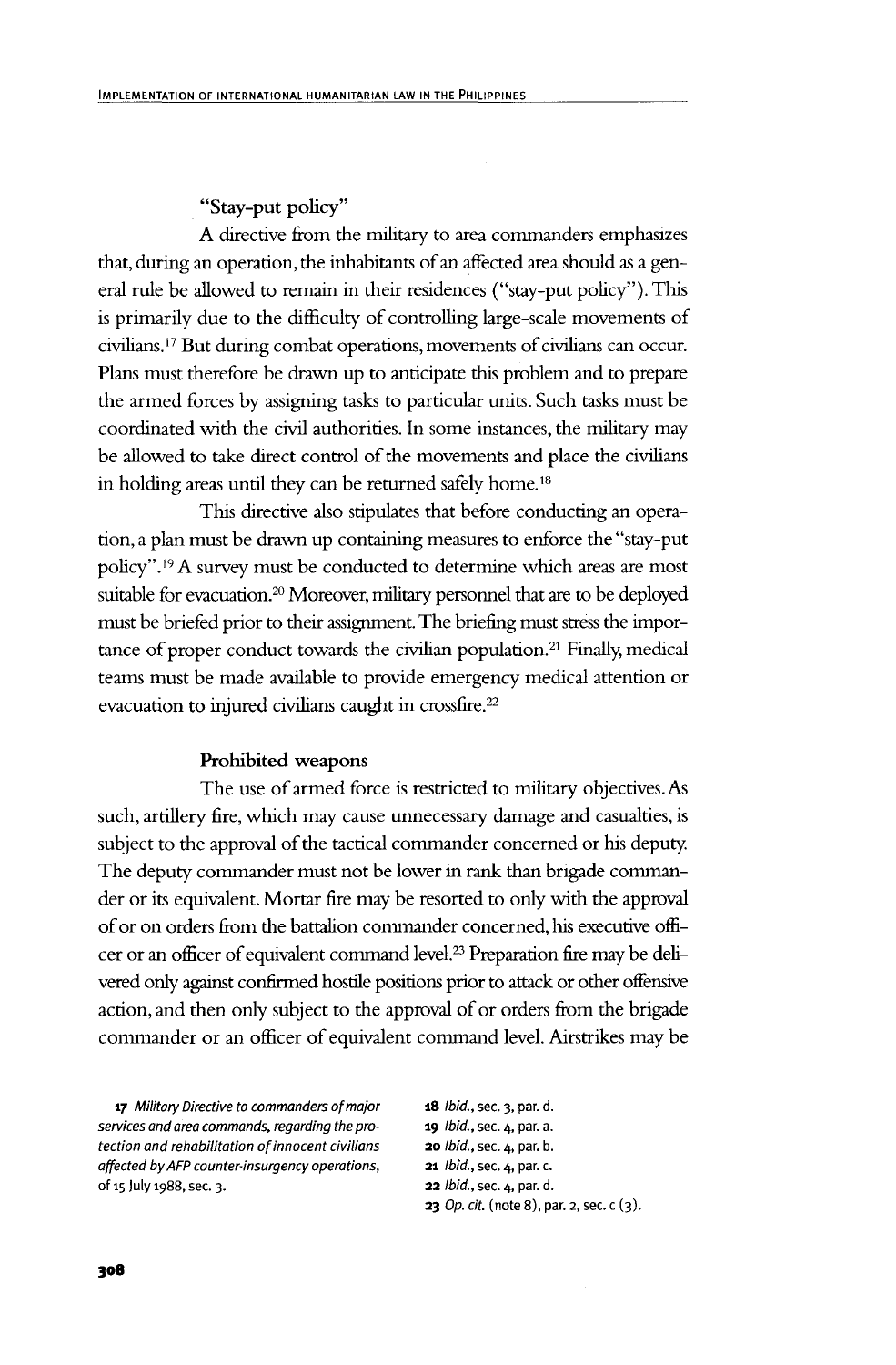used only under extreme circumstances. Targets must be carefully evaluated by the close air-support commander for approval by the area commander.<sup>24</sup>

The use of weapons that cause unnecessary suffering or superfluous injury is generally prohibited. Members of the AFP are prohibited from using aerial, naval or artillery fire for interdiction and harassment, especially when the fire missions are unobserved and near populated areas, and when civilian casualties or material damage are likely to be incurred.<sup>25</sup> The use of weapons that are by nature indiscriminate is likewise prohibited. Hence specific restrictions are provided for the use of certain weapons which cause unnecessary damage and casualties.26

## **Negotiation with the other side**

Government troops are directed to negotiate with the other side in cases of threatened armed confrontation and to respect the white flag of truce at all times. An intermediary panel composed mainly of local political and religious leaders usually facilitates local negotiations between government troops and insurgent groups.<sup>27</sup> Government representatives also negotiate cease-fire agreements in order to prevent undue damage to the government's economic programmes and to allow everyone to celebrate holidays such as Christmas in relative peace.

## **Prohibition on pillage**

Pillage is prohibited and is punishable under the Articles of War.<sup>28</sup> It is considered an act unbecoming of an AFP officer.<sup>29</sup> Hence, to protect troops from charges of looting, abuse and other forms of misbehaviour, civil relations units in the military are directed to immediately conduct a survey of the residents after the operation and properly document their findings.<sup>30</sup>

27 In a recent case of bombing which caused tiator in Cotabato City. the death of 11 civilians in Buldon Maguindanao, 28 Articles of War, Art. 76. both the military and the Moro Islamic Liberation 29 AFP Code of Ethics, Art. 5, sec. 4 (4.2.3). Front agreed to let an independent group led by  $30$  Op. cit. (note 17), sec. 4, par. i. Eliseo Mercado conduct its own investigation. This occurred after the military rejected the Commis-

**24** *Ibid.*, sec. c  $(4)$ . sion on Human Rights' report, which assigns 25 *Ibid.*, par. 2, sec. c (1). responsibility to the members of the AFP. Father 26 Ibid. Mercado is a well-known religious peace nego-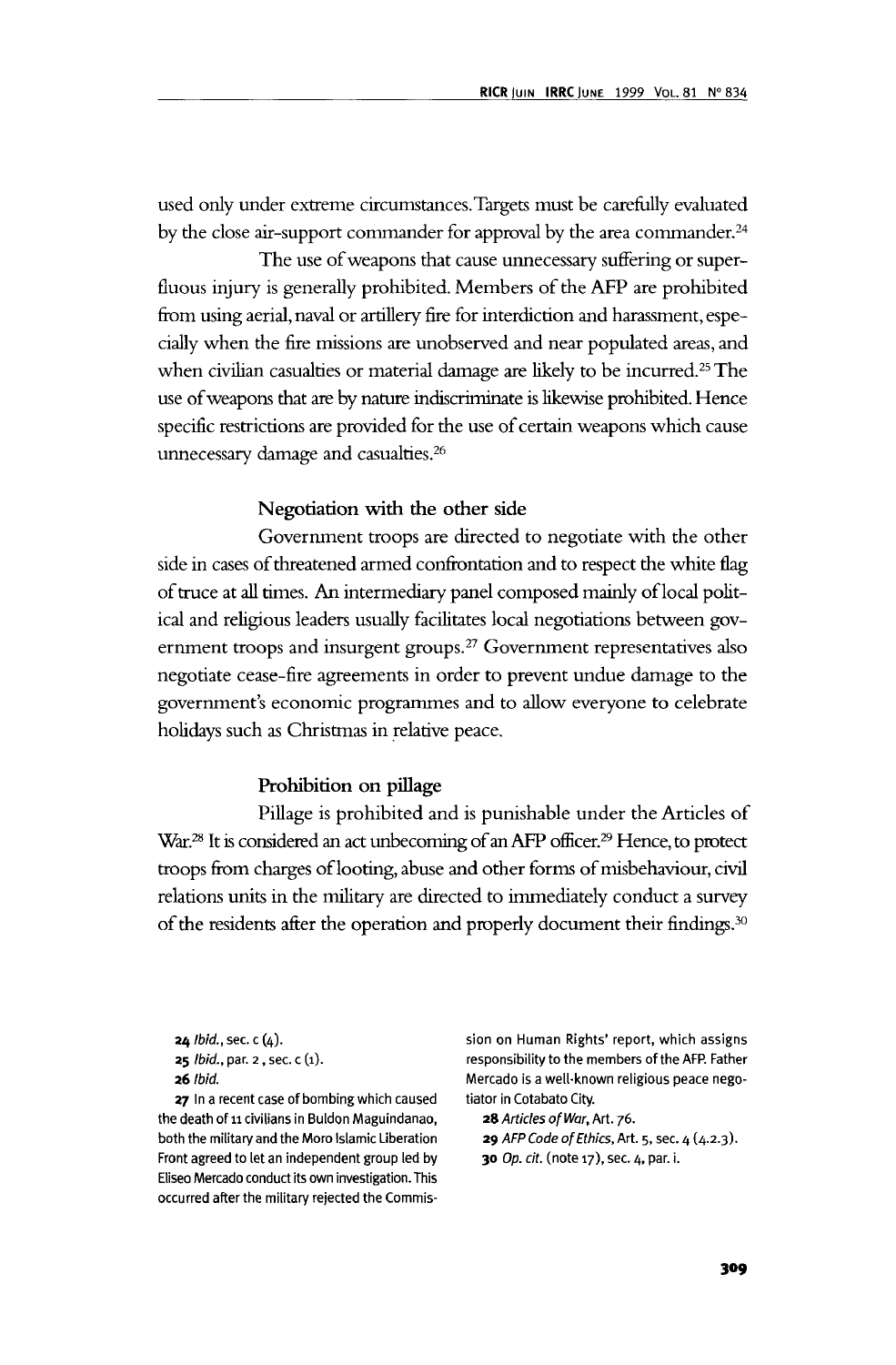#### **Identification**

Members of the AFP and the PNP are directed to respect all persons and objects displaying the red cross emblem, the white flag of truce or emblems designating cultural property.<sup>31</sup>

Private physicians and other health-care personnel visiting or treating detainees are required to submit two photocopies of an identification card containing the holder's photograph which is issued by the Professional Regulation Commission 24 hours before the visit except in medical emergencies.<sup>32</sup> Civil defence personnel and members of the media are also issued with identity cards.

## **Specific protection**

## **Protecting the civilian population against starvation**

**In** a directive to all its commanders in the field, the AFP has recognized the need to reduce the social costs of armed conflict in the conduct of its counter-insurgency campaigns. Guidelines therefore prohibit preventing government agencies in charge of delivering goods and services from entering the areas concerned and thus unduly delaying the transport of agricultural, industrial and commercial products intended for use by the residents as part of the normal flow of commerce. The directive also stipulates that medical supplies and personnel, foodstuffs and other basic necessities should be allowed to enter freely for the use of the people. However, in actual tactical operations, such movements may be controlled as the situation requires.33 Nevertheless, Memorandum Circular No. 139 provides for exceptions to be made to this control of basic necessities in order to avoid the starvation of civilians.34

Another directive states that, when operations have ended, coordination and liaison with national and local government agencies should be pursued to ensure rapid assessment of damage, restoration of utilities, rescue, evacuation and hospitalization, provision of food and other essential supplies, including emergency facilities for food preparation, and recovery and disposal

vate physicians and other health personnel, para. cil; and Office of the President, Memorandum Cir-3 and 4. cular No. 139 (1991) prescribing the guidelines for

major services and area commands, re: Facilitat- No. 398. ing delivery of goods and services to the country-<br>34 Ibid.

31 Op. cit. (note 8), No. 2-91, sec. a  $(5)$ . side  $(1990)$ . See also Executive Order No. 309 32 Guidelines on visitation of detainees by pri- (1987): Reorganizing the Peace and Order Coun-33 AFP GHQ Letter/Directive to commanders of the implementation of Memorandum Order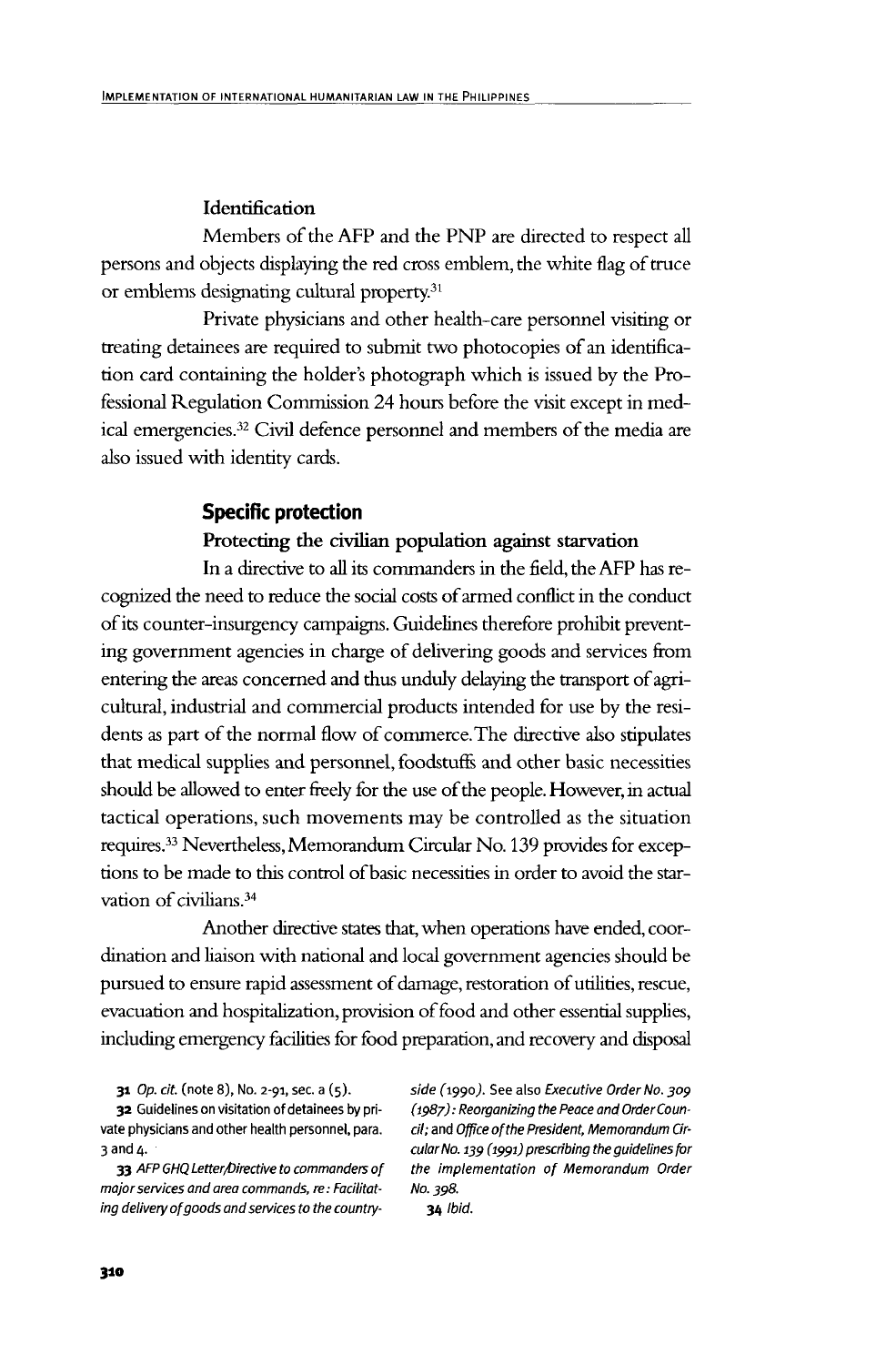of the dead.35 It also states that objects indispensable for survival should not be the object of attack.36

## **Protection from attack on medical and religious personnel and medical facilities**

Medical and religious personnel and facilities are accorded protection from attack. The Articles ofWar prohibit attacks against churches, hospitals and other places granted the special privilege of protection.<sup>37</sup> Medical personnel are protected when they are providing health services.They may not be made the object of harassment.<sup>38</sup>

A directive to all major area commands stipulates that medical teams must be made available to provide emergency care or evacuation to injured civilians caught in crossfire.39 In addition, a joint circular requires members of the AFP and PNP to respect all persons and objects bearing the red cross emblem.40 Another directive states that people must have unimpeded access to medical supplies and personnel, foodstuffs and other basic necessities.<sup>41</sup>

Republic Act 7610 stipulates unhampered delivery of basic services and ensures the safety of those who provide diose services. This includes fact-finding missions carried out by the government and non-governmental organizations (NGOs).<sup>42</sup> The Philippine Human Rights Committee has also directed that non-government health workers must be permitted to go to evacuation centres to render medical and relief assistance. Medical and relief goods must be distributed to evacuees without delay, whether they come from the government or from non-governmental organizations.43

Hostilities may be suspended and special measures such as "corridors of peace" adopted to allow relief supplies to reach children. "Days of tranquillity" (a cessation of hostilities for the purpose of providing health services to civilians in the combat area) are also provided for.44

the forcing of safeguard or the unlawful attack on tryside, of 22 September 1990. buildings, monuments and other structures being 42 Republic Act No. 7610 (1992), Art. 10, sec.

38 DFA, DOJ, DLG, DND, DOH Memorandum of 3, subsection (c), par. 1. Agreement with PAHRA, FLAG and MAG, of 10 43 PHRC Resolution No. 91-001, of 13 Decem-December 1990. ber 1988.

39 Op. cit. (note 17), sec. 4, par. d. 44 Op. cit. (note 7).

40 Op. cit. (note 8), sec. a (5).

35 Op. cit. (note 17). 41 AFP-GHQ Letter/Directive to commanders 36 Op., cit. (note 8). of major services and area commands, re: Facili-37 Articles of War, Art. 79. This article punishes tating delivery of goods and services to the coun-

given special protection. 22, subsections (c) and (d). See also Art. 1, sec.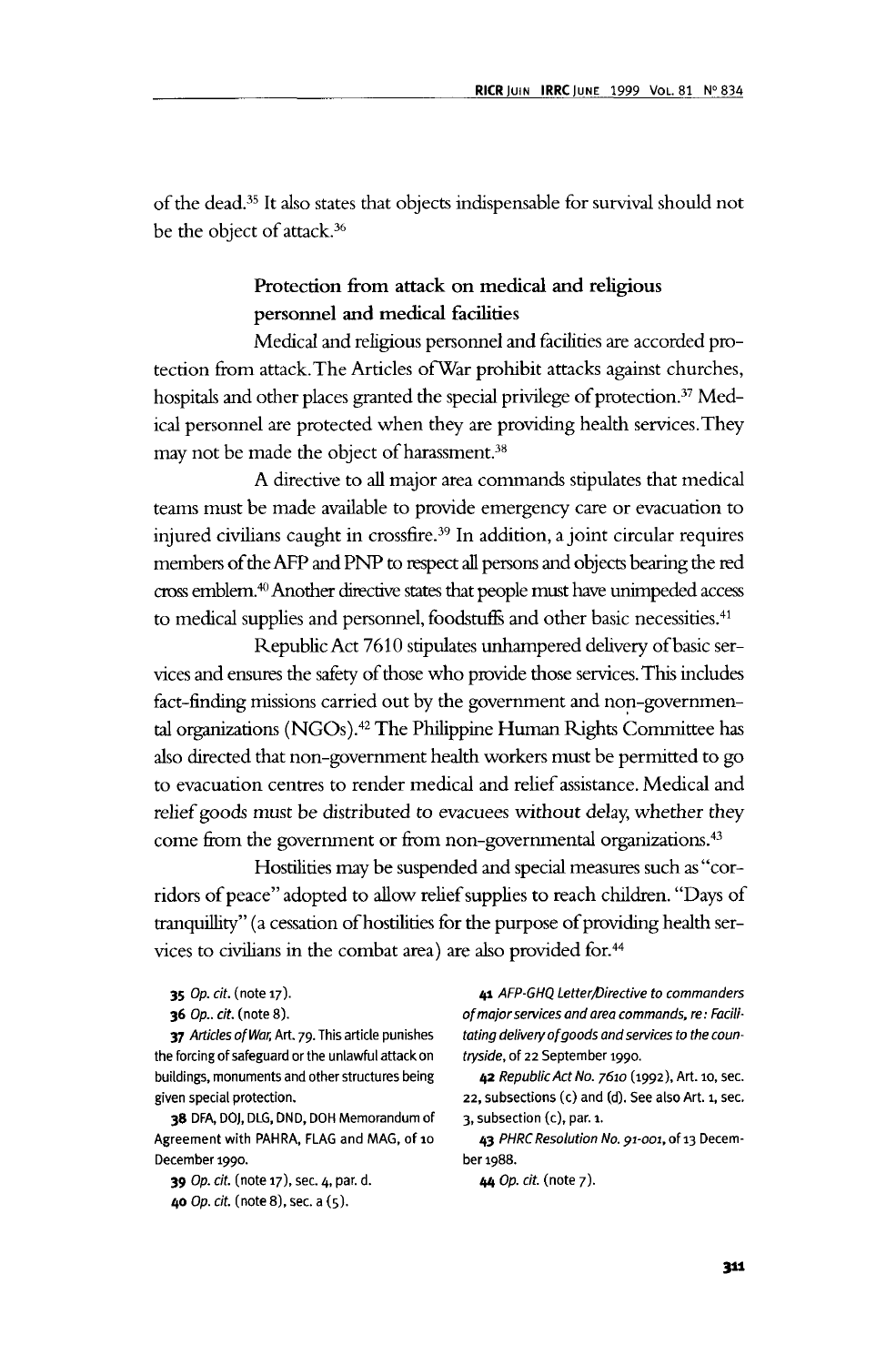Military action to aid civilians must also be undertaken promptly after an operation. This includes providing medical care for sick and wounded children and other evacuees, procuring and distributing food and shelter for displaced persons and restoring vital facilities.<sup>45</sup>

#### **Protecting cultural objects**

A joint circular requires of the AFP and PNP that they respect all persons and objects bearing emblems designating cultural property.<sup>46</sup> It is worth mentioning that the Philippines is a signatory to both the Convention for the protection of cultural property in the event of armed conflict and to the Protocol on the protection of cultural property in the event of armed conflict. However, it has yet to ratify either instrument.

# **Treatment of the individual in connection with armed conflict**

#### **Obligation to give quarter**

Members of the AFP and the PNP have the duty to give quarter during security or police operations.They are also prohibited from mistreating innocent civilians and hostile or lawless elements who are considered *hors de combat.* Individuals to whom the AFP and the PNP must give quarter include those who are wounded, captured or who have surrendered.<sup>47</sup> The AFP and the PNP are directed to respect the white flag of truce at all times<sup>48</sup> and to attack only hostile elements – not civilians or non-combatants.<sup>49</sup>

Instructions to military commanders require the necessary precautions to be taken for the protection of innocent civilians, treatment of the wounded and the recovery of bodies.<sup>50</sup> The directive requires the armed forces to coordinate their actions with the various government agencies providing aid to those affected by the operations. A joint circular lays down rules of conduct for soldiers and police during security or police operations, the objective being to prevent abuses and reduce the toll in lives and property.51

mission", Manila Bulletin,  $27$  November 1996; and  $49$  Ibid., Art. 3, sec. 2 (2.16). Proc. No. 523 (1995): Proclamation declaring the 50 Military instructions to all major service and existence of a state of calamity (man-made) in area commanders, re: Safety of innocent civilians the Province of Basilan.  $and treatment of the wounded and the dead, of$ 

46 Op. cit. (note 8) 6 September 1989.

45 Ibid. See also "AFP Task Force holds med 48 AFP Code of Ethics, Art. 5, sec. 2 (4.5).

**47** *Ibid.* 51 *Op. cit.* (note 8), sec. a(3).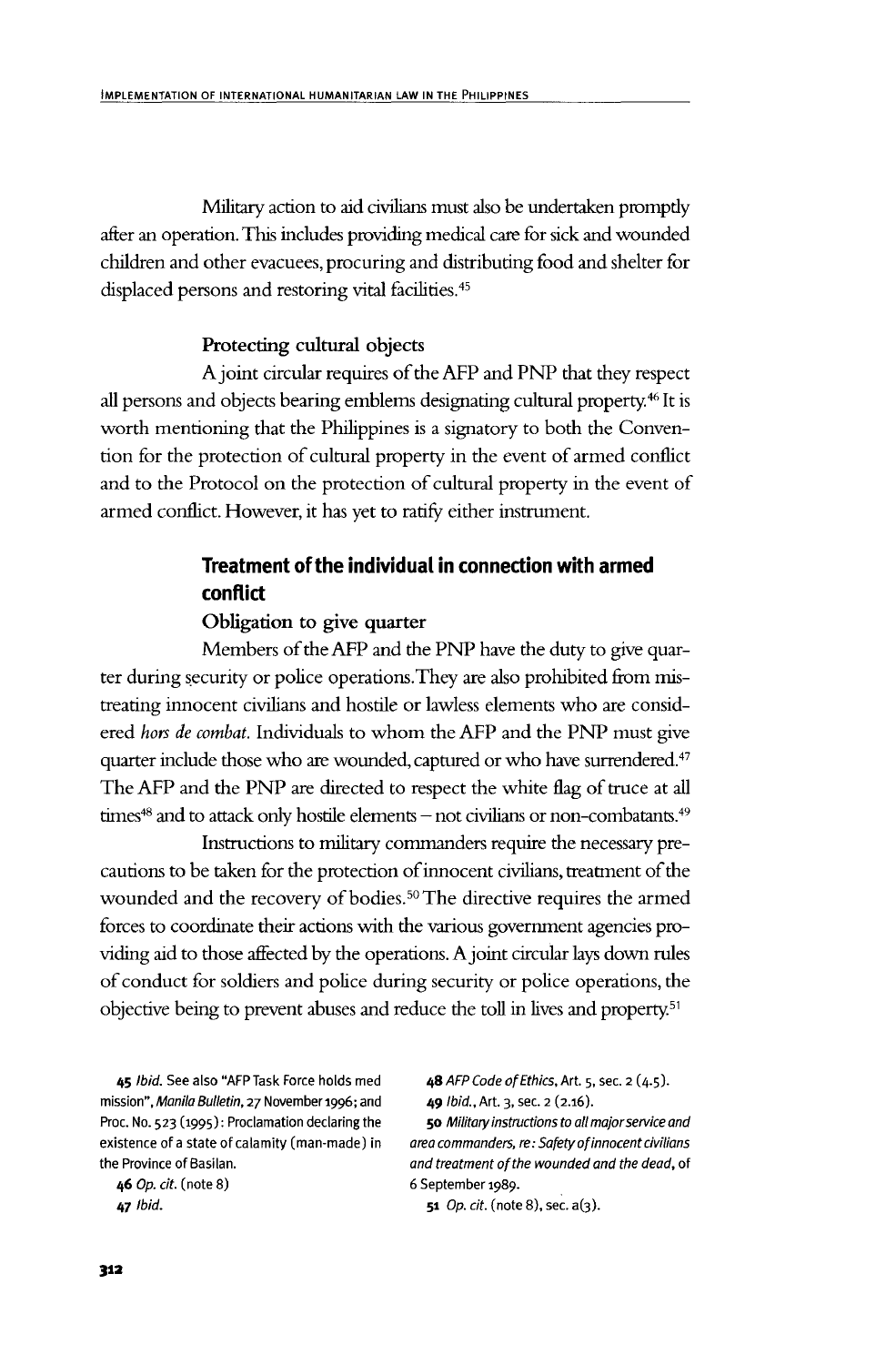# **Persons in detention or otherwise in the hands of a hostile party**

The 1987 Philippine Constitution states in Article **III,** section 12 that torture, force, violence, threats and other similar means may not be used against an accused person or a detainee. This provision also prohibits secret places of detention, solitary confinement, incommunicado or other similar detention. Confessions obtained in violation thereof are inadmissible as evidence in any court, whatever the proceedings.<sup>52</sup> Moreover, all units of the AFP and PNP are given specific instructions on procedures for arrest and detention.<sup>53</sup>

The law allows relatives, friends and legal counsel of detainees or arrested persons access to the detention centre or jail where they are being held. Physicians and health-care personnel also have access under a joint circular of the Department of National Defense and the Department of the Interior and Local Government.<sup>54</sup> Regional commanders are held responsible for assisting families and lawyers in locating the detainees.There is also Republic Act 7438, on the rights of an individual under custodial investigation, section 2(f) of which states that detainees have the right to be visited by members of their family, representatives of NGOs and officials of the Commission on Human Rights.<sup>55</sup>

#### **Release and return**

A resolution was adopted by the Philippine House of Representatives on 21 December 1995 urging the President to release the "remaining 218 political prisoners still languishing in 52 different penal colonies, regional and provincial jails and other detention centers throughout the country".<sup>56</sup>

Directive re: Memo Order No. 393, of 9 Septem- day. Medical check-ups are mandatory. ber 1991. See also Memorandum on the strict  $\qquad 54$  Op. cit. (note 8), sec. b (2). observance of human rights, MND Memorandum 55 Republic Act No. 7438 (1992), sec. 2(f). An of 20 March 1982, par. 2. — In response to com- Act defining certain rights of persons arrested, plaints about torture or maltreatment allegedly detained or under custodial investigation as well inflicted on persons arrested or investigated, espe- as the duties of the arresting, detaining, and invescially those suspected of committing crimes tigating officers and providing penalties for vioagainst national security, this memorandum directs lations thereof. all units of the AFP to turn arrested persons over  $\overline{56}$  H. Res. No. 27. Tenth Congress (1995).

52 Philippines Constitution, Art. III, sec.. 12 to higher authorities after an arrest. It also proand 19. vides that no detainee shall be with the arresting 53 Directive of 1 November 1991, sec. 3 (b). officer for more than eight hours during any given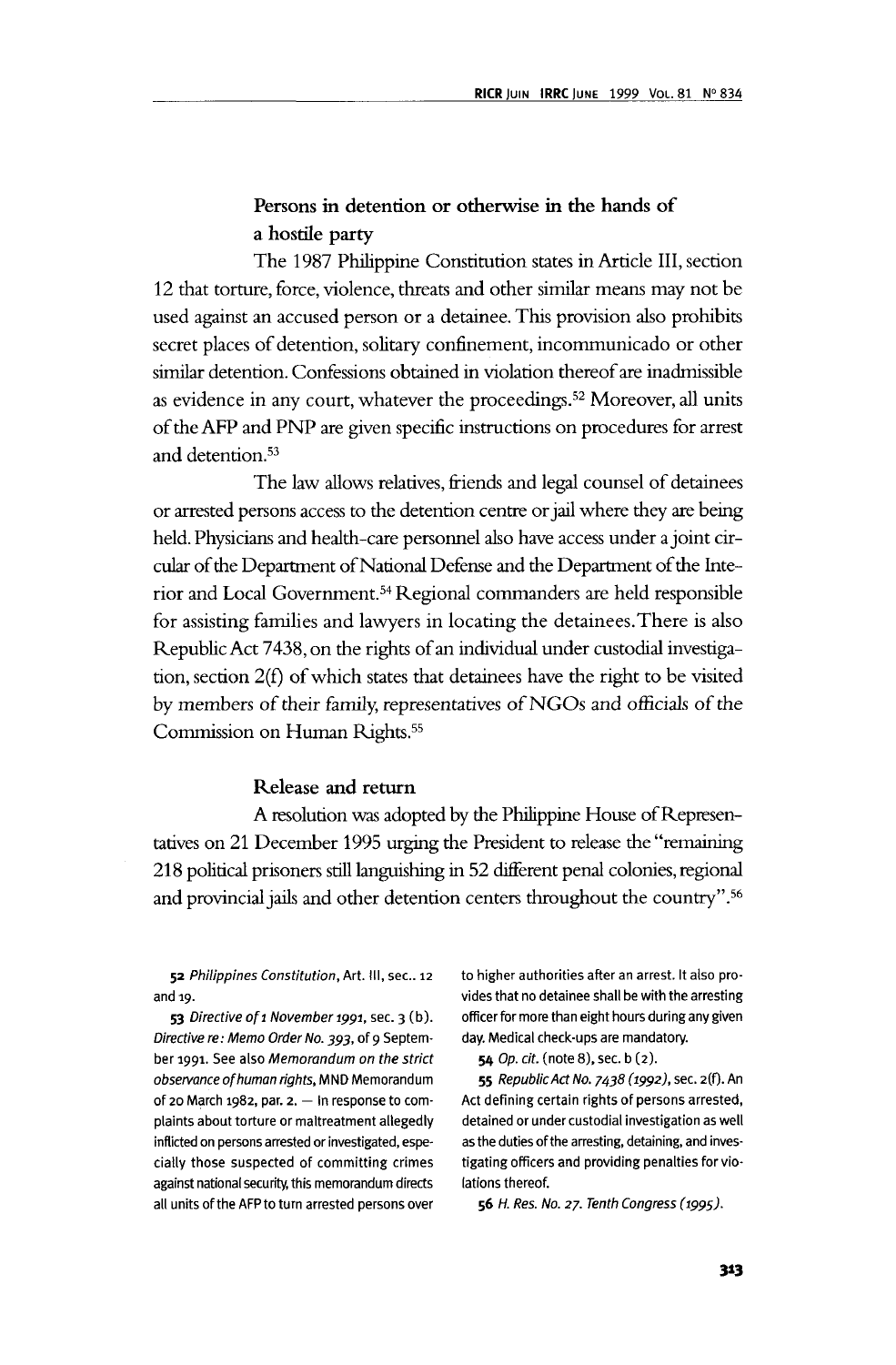The President has issued guidelines for the granting of bail, release and/or pardon of persons detained and/or convicted of crimes against national security and public order and for cases in which the Articles of War have been violated. The first paragraph of the guidelines states the categories of persons covered by the guidelines: all persons charged, detained or convicted for violations of the Revised Penal Code, Special Laws (e.g. the Anti-Subversion Law) and the Articles of War.57 The Presidential Committee classifies the persons covered by the programme as those charged/detained/convicted for committing (1) crimes against National Security and Public Order (e.g. rebellion and illegal possession of firearms for the purpose of rebellion) or (2) common crimes committed in pursuit of political objectives. However, inclusion in this process depends on whether an application has been properly filed and whether the alleged crime was committed on or before 27 July 1992.<sup>58</sup> A formal procedure – from the filing of application, meeting of the committees and review until the approval of the President — is also provided.59

A report on the peace process released by the Office of the Presidential Adviser reveals that 215 alleged political prisoners had been released as of 10 March 1997: 55 by conditional pardon, 42 by temporary release on recognizance, three on bail, 11 on parole, 43 by court action and 47 as a result of amnesty.60

#### **Displacement and treatment of displaced persons**

The executive branch of the government has made efforts to enable health-care services to be provided to war-torn areas by coordinating its activities with different NGOs.<sup>61</sup> The tasks involved were further subdivided among the various government agencies. For instance, the Department of

57 Office of the President, Guidelines for the 59 Ibid. grant of bail, release or pardon of persons detained 60 Audit list of alleged political offenders who or convicted of crimes against national security are no longer in detention centres as of 10 March and public order, and violation of the Articles of 1997. Document from the Office of the Presiden-War, of 11 August 1992. The same guidelines pro- tial Adviser on the Peace Process. vide for the application period and the commit- 61 Op. cit. (note  $38$ ). See also Office of the tees to which applications should be submitted. President, Memorandum Order No. 257 (1995),

the grant of bail, release or pardon. Document on continuing the Child Rights Center in the Comfrom the files of the Office of the Presidential mission on Human Rights and appropriate funds Adviser on the Peace Process. Thereof.

58 Primer by the Presidential Committee for par. 1, sec. 2, subsection a and c: Memorandum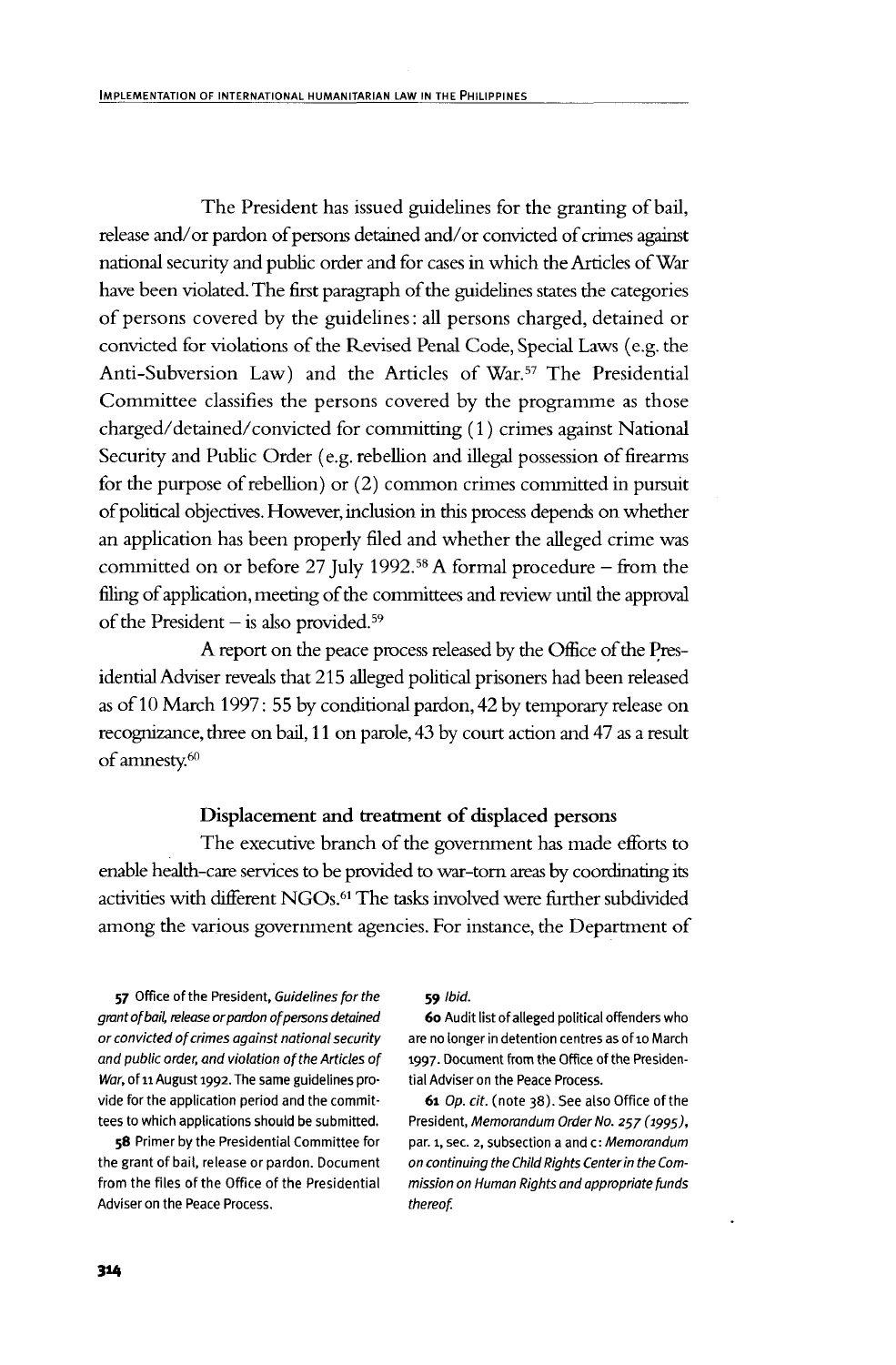Social Welfare and Development provides protective custody, treatment and rehabilitative services to child victims and their families while the Department of Justice facilitates the prosecution of cases involving children as victims.<sup>62</sup>

The Congress, on the other hand, has enacted Republic Act 7610, which provides guidelines regarding the protection of children in armed conflict. It requires action to facilitate the reunification of families temporarily separated by armed conflict.<sup>63</sup> Children must also be given priority during evacuations that result from armed conflict. Measures must be taken to ensure that children in evacuation centres are accompanied by persons responsible for their safety and well-being.<sup>64</sup> Finally, the Act also states that, whenever possible, members of die same family must be housed in the same premises, be given accommodation separate from other evacuees and be provided with the facilities needed to live a normal family life. Children, expectant mothers and nursing mothers must be given additional food in proportion to their physiological needs.The children must have opportunities for physical exercise, sports and outdoor games.<sup>65</sup>

The AFP has issued its own directives to field commanders regarding evacuations and displaced persons. Displaced persons are allowed or persuaded to return to their homes. This lessens the time they spend under the commander's responsibility and reduces the danger of contracting diseases.<sup>66</sup> In addition, "hamleting" is forbidden in order to prevent the spread of disease.<sup>67</sup>

## **Conclusion**

As the aforegoing makes clear, the Philippines is not lacking in rules to implement the norms of international humanitarian law in relation to the violence besetting the country. It can safely be said that with the sheer number of these rules, our legal system is replete with proof that the government and die Filipino people in general are deeply concerned about the ill-effects of violence and conflict. It should be noted that most of these rules were promulgated as a result of intense lobbying by NGOs and other cause-oriented groups that had developed quite a sophisticated system of documenting abuses.

These groups have also urged the creation of "peace zones":

| 62 Ibid.                                         | <b>66</b> <i>Op. cit.</i> (note 17).        |
|--------------------------------------------------|---------------------------------------------|
| 63 Republic Act. No. 7610, Art. 10, sec. 22 (f). | 67 PHRC Resolution No. 91-001, of 13 Decem- |
| $64$ Ibid., sec. 23.                             | ber 1988.                                   |
| 65 Ibid., sec. 24.                               | 68 Op. cit. (note 1), pp. 6-7.              |